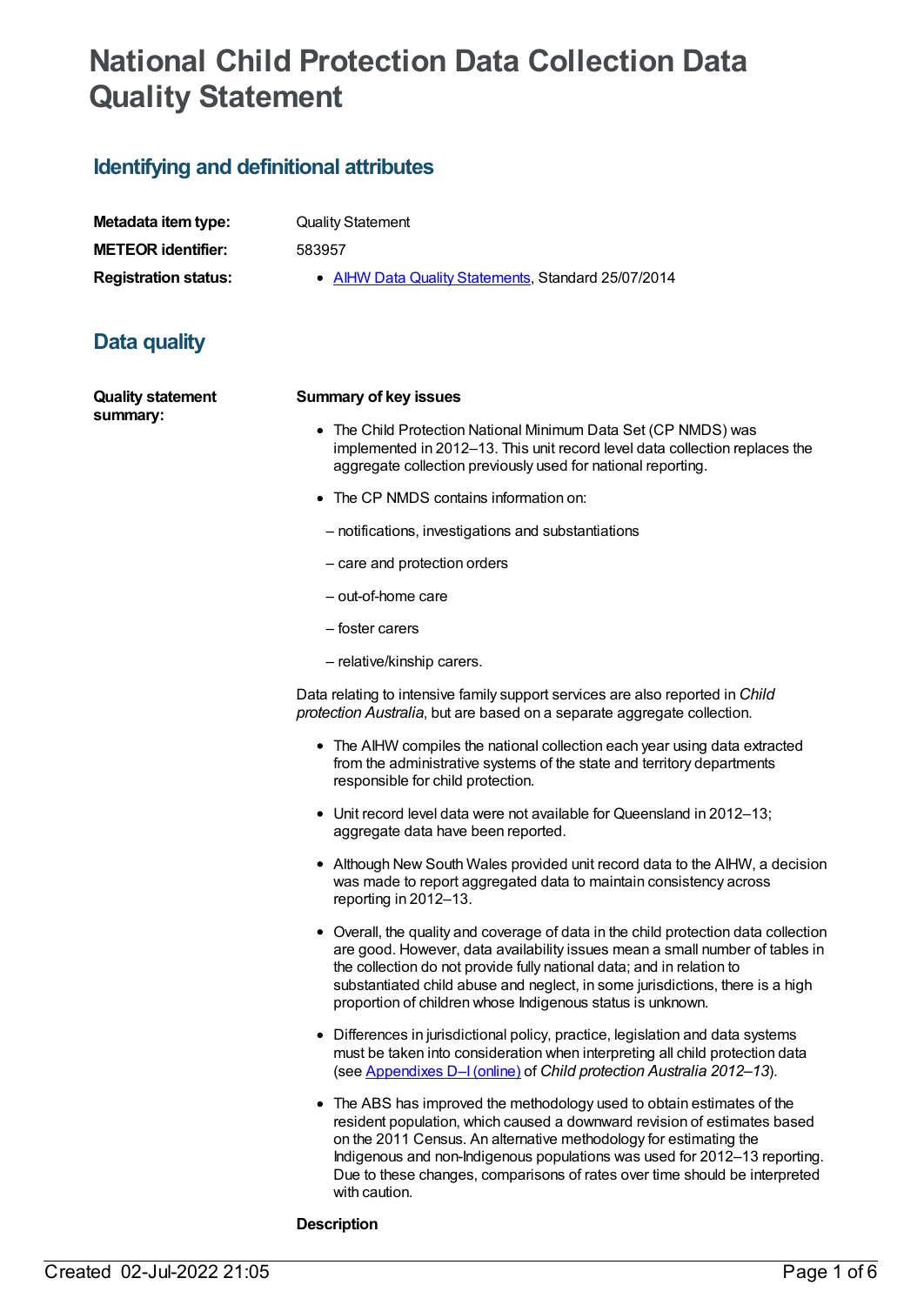In Australia, statutory child protection is the responsibility of state and territory governments. Each state and territory department responsible for child protection provides assistance to vulnerable children who are suspected of being abused, neglected, or otherwise harmed, or whose parents are unable to provide adequate care or protection. A number of government and non-government organisations share a common duty of care towards the protection of children and young people. Departments responsible for child protection investigate, process and oversee the handling of child protection cases. Assistance is provided to children and their families through the provision of, or referral to, a wide range of services. The data for this collection are collected from each of the eight state and territory departments responsible for child protection, and collated and analysed by the AIHW. The CP NMDS was implemented in 2012–13. The data are extracted from the administrative systems of the state and territory departments according to definitions and technical specifications agreed to by those departments and the AIHW. This data collection represents the only national source of child protection data. The collection is a part of the child welfare series. The agreement for ongoing funding of this series forms Schedule 3 of the National Community Services Information Infrastructure Agreement (NCSIIA). This agreement operates under the auspices of the Standing Council on Community and Disability Services Advisory Council (SCCDSAC), formerly the Community and Disability Services Ministerial Advisory Committee (CDSMAC). **Institutional environment:** The AIHW is a major national agency set up by the Australian Government under the *Australian Institute of Health and Welfare Act 1987* to provide reliable, regular and relevant information and statistics on Australia's health and welfare. It is an independent statutory authority established in 1987, governed by a management board and accountable to the Australian Parliament through the Health and Ageing portfolio. The AIHW aims to improve the health and wellbeing of Australians through better health and welfare information and statistics. It collects and reports information on a wide range of topics and issues, ranging from health and welfare expenditure, hospitals, disease and injury and mental health to ageing, homelessness, disability and child protection. The Institute also plays a role in developing and maintaining national metadata standards. This work contributes to improving the quality and consistency of national health and welfare statistics. The Institute works closely with governments and non-government organisations to achieve greater adherence to those standards in administrative data collections to promote national consistency and comparability of data and reporting. One of the main functions of the AIHW is to work with the states and territories to improve the quality of administrative data and, where possible, to compile national data sets based on data from each jurisdiction, to analyse the data sets and disseminate information and statistics. The Australian Institute of Health and Welfare Act, in conjunction with the compliance provisions of the *Privacy Act 1988* (Cwlth), ensures that the data collections managed by the AIHW are kept securely and under the strictest conditions to preserve privacy and confidentiality. For further information, see the AIHW website [<www.aihw.gov.au](http://www.aihw.gov.au)>.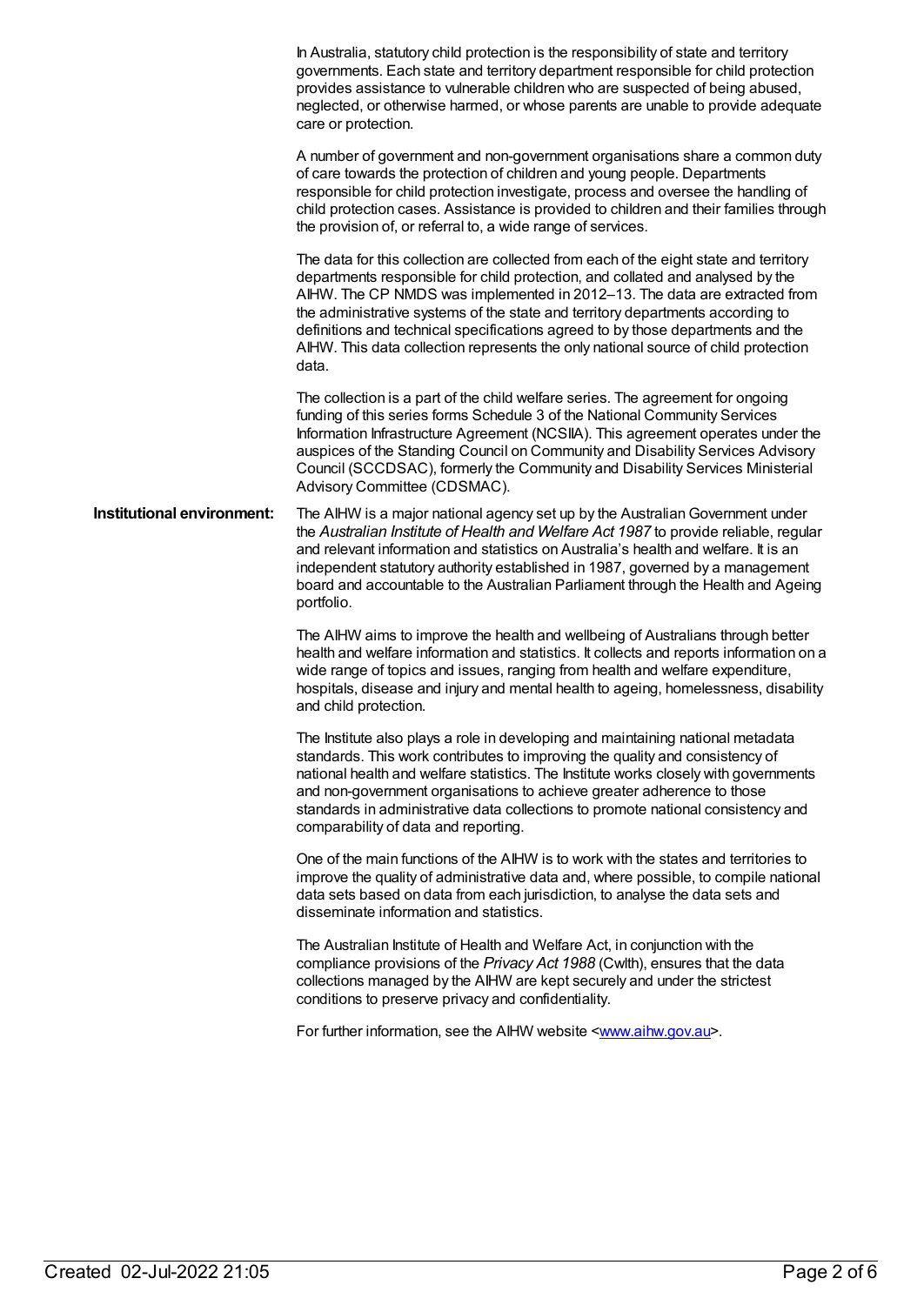| <b>Timeliness:</b>    | The reference period for the 2012-13 Child Protection Collection is from 1 July<br>2012 to 30 June 2013. Data relating to child protection investigations includes<br>investigation outcomes recorded up until 31 August 2013, to maximise the currency<br>of these data items.<br>The state and territory departments responsible for child protection provide data to<br>the AIHW annually, after the end of each financial year. For the 2012-13 collection,                                                                                                                              |
|-----------------------|----------------------------------------------------------------------------------------------------------------------------------------------------------------------------------------------------------------------------------------------------------------------------------------------------------------------------------------------------------------------------------------------------------------------------------------------------------------------------------------------------------------------------------------------------------------------------------------------|
|                       | the first iteration of data was due to the AIHW by 31 October 2013, and data were<br>finalised for all states and territories in April 2013. Data from the 2012-13 Child<br>Protection Collection were published in July 2014.                                                                                                                                                                                                                                                                                                                                                               |
|                       | The data for each collection period are released in the AIHW's Child protection<br>Australia annual publication.                                                                                                                                                                                                                                                                                                                                                                                                                                                                             |
| <b>Accessibility:</b> | Publications containing national child protection data, including the annual Child<br>protection Australia reports, are available on the AIHW website<br><www.aihw.gov.au child-protection=""></www.aihw.gov.au> . These reports are available free of charge.<br>Concurrent with the annual publication, key findings are also presented online.                                                                                                                                                                                                                                            |
|                       | Requests for unpublished data can be made by contacting the AIHW. See<br><http: data="" www.aihw.gov.au=""></http:> . A cost-recovery charge may apply to requests that<br>take substantial resources to compile. Depending on the nature of the request,<br>requests for access to unpublished data may require approval from the state and<br>territory data custodians and/or the AIHW Ethics Committee.                                                                                                                                                                                  |
|                       | General inquiries about AIHW publications can be made to the Communications,<br>Media and Marketing Unit on (02) 6244 1032 or via email to info@aihw.gov.au.                                                                                                                                                                                                                                                                                                                                                                                                                                 |
| Interpretability:     | Supporting information on relevant mandatory reporting requirements, legislation,<br>jurisdictional policy and data systems are presented in the Appendixes D-I (online)<br>of the Child protection Australia reports. Supporting information is also provided in<br>the footnotes accompanying tables and the report Glossary. Chapter 1 of the report<br>provides an overview of the child protection process and data collection. Readers<br>are advised to consider all supporting and contextual information to ensure<br>appropriate interpretation of analyses presented by the AIHW. |
|                       | Metadata for the Child Protection Collection is currently being updated for entry on<br>to METeOR, the AIHW's online metadata repository.                                                                                                                                                                                                                                                                                                                                                                                                                                                    |
| <b>Relevance:</b>     | The Child Protection Collection is the authoritative source of national Australian<br>child protection data.                                                                                                                                                                                                                                                                                                                                                                                                                                                                                 |
|                       | The collection includes several modules on notifications, investigations,<br>substantiations; care and protection orders; out-of-home care, foster and<br>relative/kinship carers; and intensive family support services. Where available,<br>these collections provide information on children within each system and the child<br>protection cases, placements and households relating to children.                                                                                                                                                                                        |
|                       | For the first time in 2012-13, the overlaps between the three primary modules<br>(notifications, investigations and substantiations; care and protection orders; and<br>out-of-home care) has been analysed at the national level. A range of information<br>about children who come into contact with the child protection system, including<br>their age, sex, Indigenous status and living arrangements, is included. Data are<br>also collected on the main type of substantiated abuse or neglect that has occurred:<br>physical abuse, sexual abuse, emotional abuse or neglect.       |
|                       | The collection also includes numbers of admissions to, and discharges from, care<br>and protection orders and out-of-home care; and information on households<br>providing foster and relative/kinship care placements.                                                                                                                                                                                                                                                                                                                                                                      |
|                       | In addition to providing information on the current collection period, the collection<br>also allows for some trends to be examined. As part of the 'child welfare' schedule<br>under the NCSIIA, the collection is a valuable source for monitoring various<br>components of the child protection system. Overall, these data give a detailed view<br>of statutory child protection in Australia.                                                                                                                                                                                           |
|                       | Data sourced from national child protection collections are used for reporting under<br>the National Framework for Protecting Australia's Children 2009-2020 and in the<br>annual Report on Government Services for some jurisdictions.                                                                                                                                                                                                                                                                                                                                                      |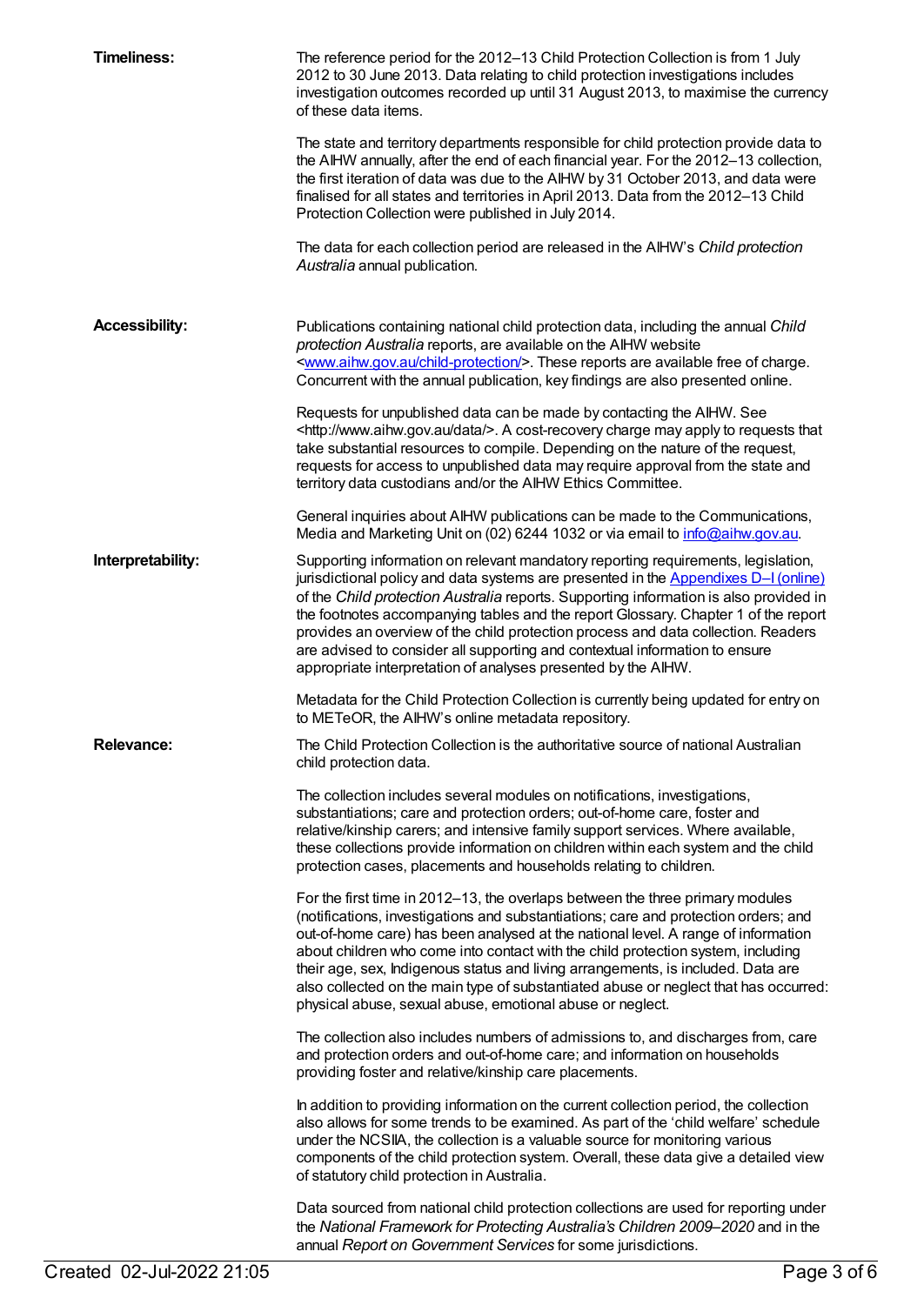**Accuracy:** Data for the child protection data collections are extracted each year from the administrative systems of the state and territory departments responsible for child protection in Australia, according to definitions and technical specifications agreed to by the departments and the AIHW. Overall, the quality and coverage of data in the child protection data collection are good.

#### **Scope and coverage**

National child protection data are only based on those cases reported to departments responsible for child protection and therefore are likely to understate the true prevalence of child abuse and neglect across Australia. Further, notifications made to other organisations, such as the police or non-government welfare agencies, are only included if they were also referred to departments responsible for child protection.

There are significant links and overlaps between the notifications, investigations and substantiations; care and protection orders; and out-of-home care data modules. For example, children who are the subjects of substantiations may be placed on care and protection orders, and many children on care and protection orders are also in out-of-home care. For the first time in 2012–13, the overall number of children receiving child protection services, along with the overlaps between the separate data modules, have been reported.

Each year a number of children are the subjects of more than one notification and/or substantiation during the year. For the first time in 2012–13, the proportion of children who were the subject of more than one substantiation in the year has been reported.

Ongoing work is being undertaken on the CP NMDS to broaden the scope of the national data collection and to improve comparability of data across jurisdictions.

#### **Data quality**

Overall, the quality and coverage of data in the child protection data collection are good. However, data availability affects the interpretability of some data presented.

- For data on *Children in substantiations of notifications received during 2012–13, by type of family in which the child was residing*, Victoria and South Australia report a large proportion of family types in the 'not stated' category (91% and 40%, respectively) and these have not been included in the total. These data are also not available for New South Wales.
- *Children aged 0–17 who were the subjects of substantiations of notifications received during 2012–13, by Indigenous status* should be interpreted with caution due to the high proportion of children whose Indigenous status was unknown in Western Australia, the Australian Capital Territory and Tasmania (26%, 24% and 20%, respectively).
- *Children substantiated in 2011–12, and who were subsequently placed on care and protection orders within 12 months*, are not available for New South Wales.
- Households exiting foster care and the number of foster children placed per household are not available for New South Wales.
- Relative/kinship carer households with a placement during the year are not available for Queensland.
- Households exiting relative/kinship care and the number of children in relative/kinship care placements that were placed per household are not available for New South Wales.
- The age of children commencing intensive family support services are not available for South Australia.
- The living arrangements of children commencing intensive family support services are not available for South Australia and Tasmania.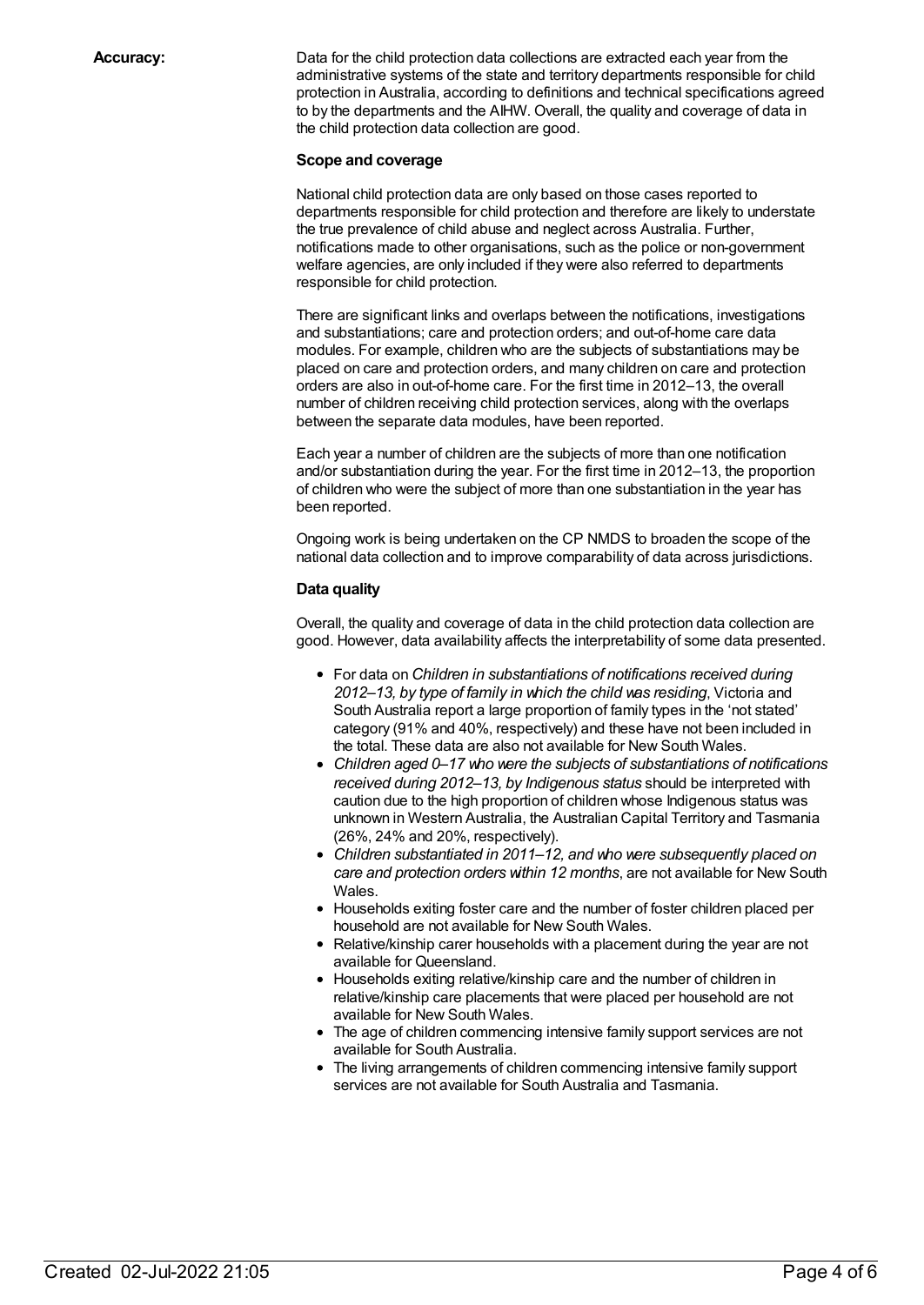**Coherence:** National child protection data has been provided to the AIHW since 1993 under the agreement between the Australian Government, the states and territories and the AIHW concerning the provision of data on welfare services. In 1993, separate reports were published on child abuse and neglect (*Child abuse and neglect Australia 1990–91*) and care and protection orders (*Children under care and protection orders Australia 1990–91*).

> *Child protection Australia 1996–97* contained consolidated information on several child protection modules (notifications, investigations, substantiations; care and protection orders; and out-of-home care) for the first time. *Child protection Australia* has subsequently been released as an annual report in that format. Limited data on intensive family support services were included for the first time in *Child protection Australia 2003–04*. Data on foster carer households were included for the first time in *Child protection Australia 2009–10* and relative/kinship carer data were included for the first time in *Child protection Australia 2010–11*. New analyses included for the first time in *Child protection Australia 2012–13* relate to:

- unique children receiving child protection services in each jurisdiction
- the number of substantiations per child
- co-occurring types of abuse and neglect
- socioeconomic status
- average day measures of children on orders; children in out-of-home care; and carer households approved/authorised to provide funded out-of-home care placements.

The ability to replicate and expand on existing national reporting was the primary focus of the new unit record level collection following the implementation of the CP NMDS in 2012–13. Existing national technical specifications were retained and clarified as part of this process.

It is standard practice to present 5-year trends in data, as changes in state and territory legislation, policy/practice and information management systems reduce the ability to accurately compare data over longer periods. Changes that have an impact on the data are provided as caveats to the data and in relevant appendixes to *Child Protection Australia* reports.

Notifications, investigations and substantiations data for non-Indigenous children before 2009–10 included children of unknown Indigenous status. Following improvements to the data collection methodology in 2009–10, these children are able to separately identified and excluded from the non-Indigenous count. Therefore, there is a break in the time series for children in substantiations by Indigenous status between 2008–09 and 2009–10.

The ABS has improved the methodology used to obtain estimates of the resident population, which caused a downward revision of estimates based on the 2011 Census. As revised population projections for Aboriginal and Torres Strait Islander children were not available at the time of reporting, an alternative methodology for estimating the Indigenous and non-Indigenous populations was used for 2012–13.

- All Australian populations ('All children') are based on the final populations rebased to the 2011 Census (released 20 June 2013)
- Indigenous analyses are based on the 2006 Aboriginal and Torres Strait Islander experimental projections of Indigenous populations to 2021 (Series B).

In order to ensure comparability, non-Indigenous populations are derived by subtracting the Indigenous population from the equivalent 2006 Census-based population projections for all time periods from 2006 onwards until new projections become available.

Due to these changes, comparisons of rates over time should be interpreted with caution.

### **Data products**

**Implementation start date:** 17/07/2014